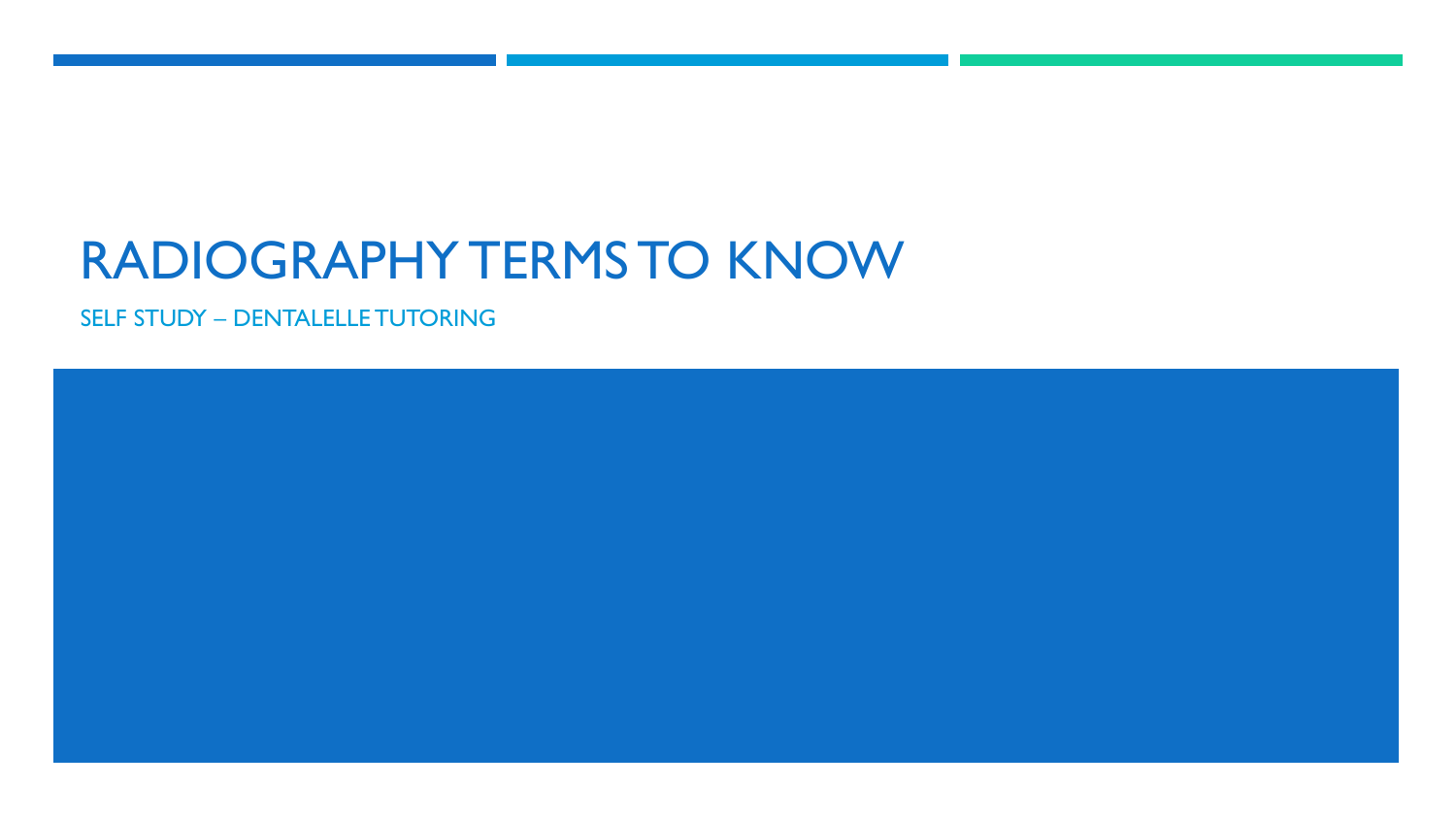## PLEASE NOTE

**The Stude DO NOT** need to study these for the board exam if this is why you bought our Radiography course, however if you come across any terms in your textbook or notes that you do not know you can look them up here.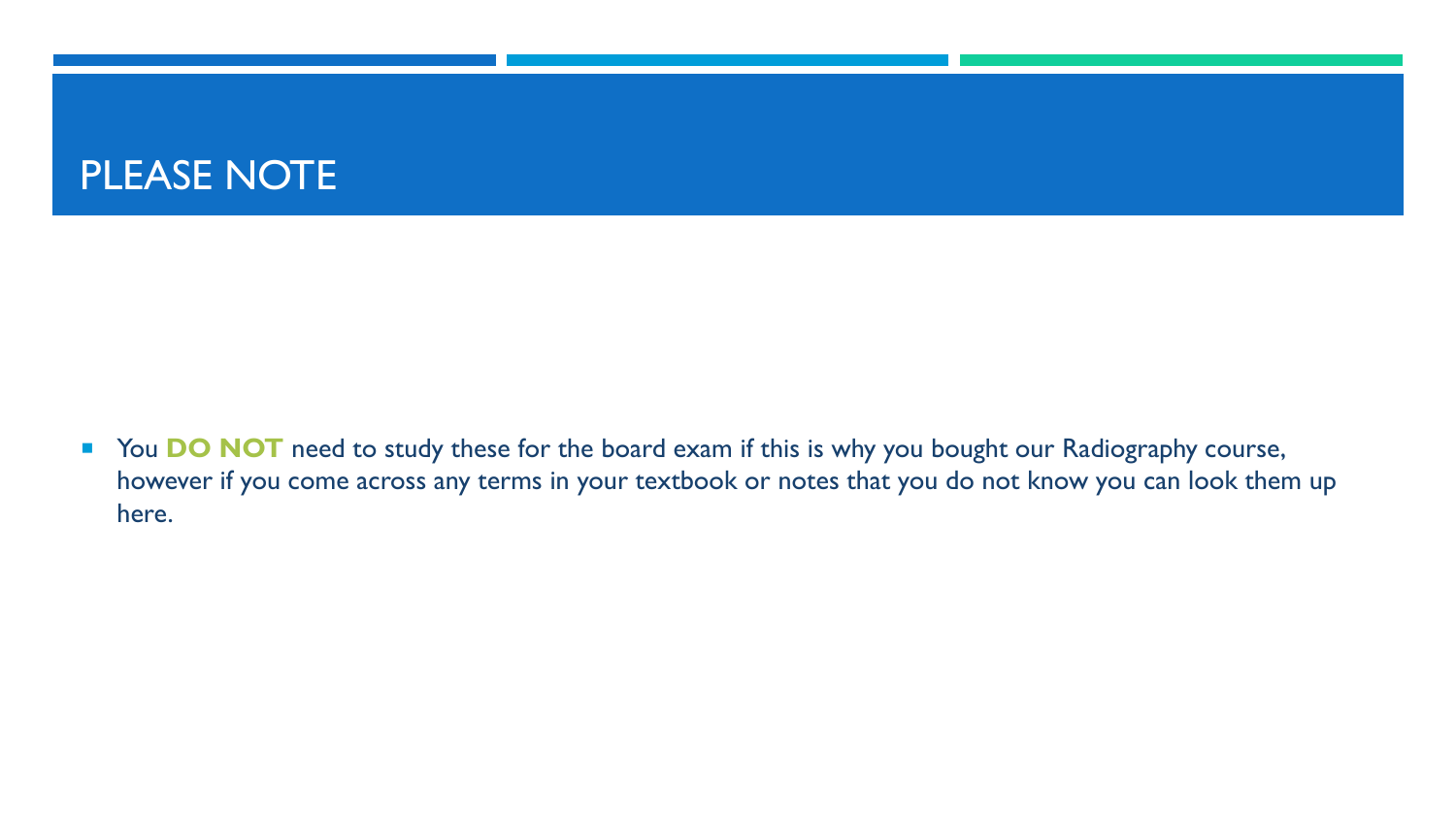- **absorption** Transfer of some or all of x-ray photon energy to material or matter; dependent on the energy of the x-ray beam and composition of the absorber.
- **ALARA** Safety principle that states that radiation exposure should be kept to a minimum or *as low as reasonably achievable*.
- **algorithm** Computer-adapted mathematical calculation applied to raw data during image reconstruction.
- **analog data** Data characterized by a continuous grayscale from black to white.
- **analog to digital converter (ADC)** Device that converts the analog output signal into numeric data based on the binary number system of 0 and 1; the voltage of the output signal is measured and assigned a number from 0 (black) to 255 (white) according to the intensity of the voltage.
- **area array** Matrix or layout of pixels in columns and rows; format for intraoral direct digital receptors.
- **back up** Copying files from the hard drive to another medium, such as compact disks, to store files and use in the event that data is lost.
- **binary number system** Computer language in which two digits, 0 and 1, are used to represent information.
- **bit** Binary digit, smallest unit of information that a computer is able to recognize and represent in the form of 0 or 1.
- **brightness** Digital equivalent to density or overall degree of image darkening.
- **bytes** Group of eight bits that represents one character or digit; the number of possible bytes in computer language is 2<sup>8</sup> or 256.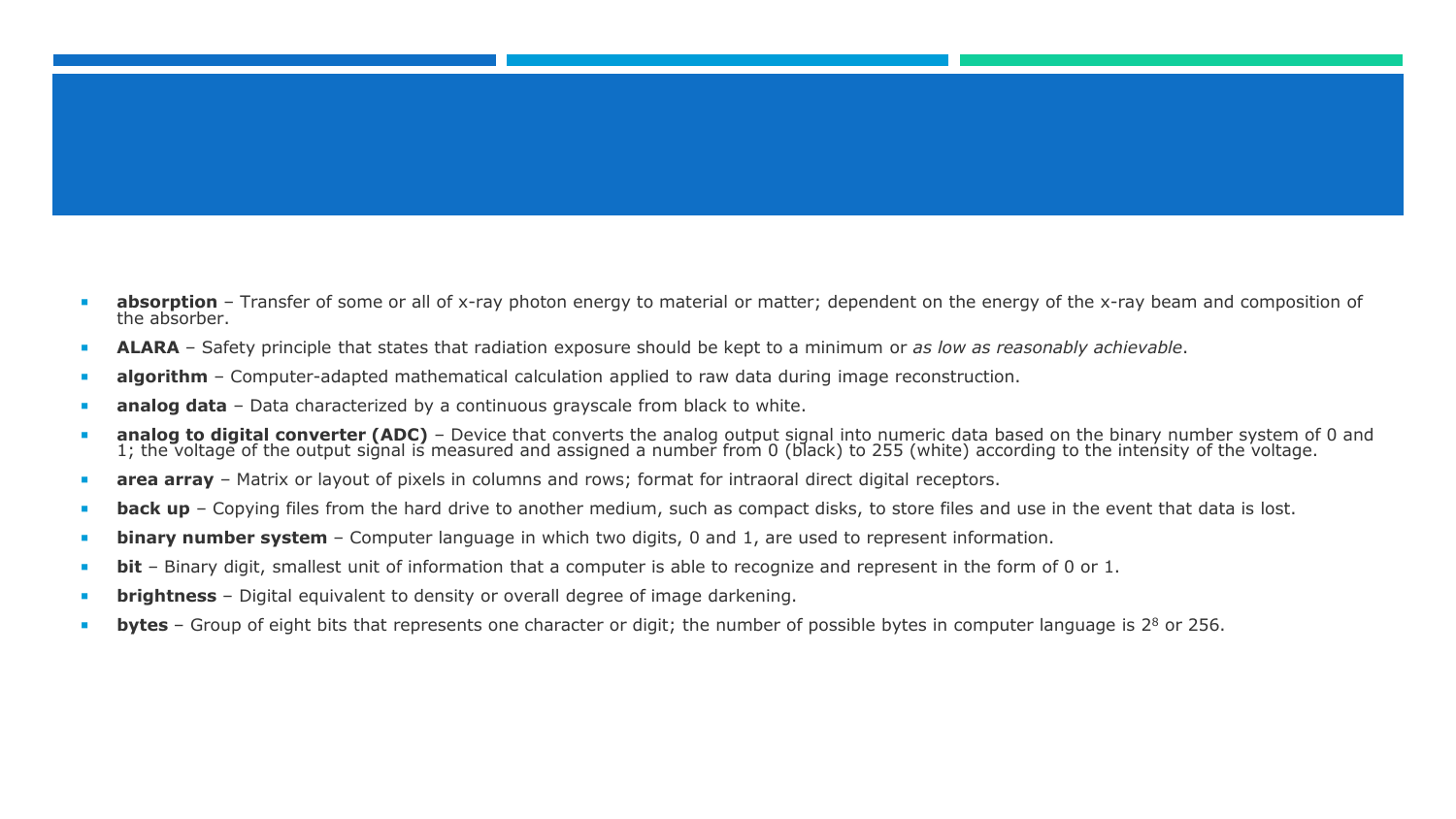- **cephalometric radiography** Extraoral images of the skull accomplished by use of a head positioning device or cephalostat, typically 8" x 10" projections; the lateral head plate is a common view used in orthodontic evaluation.
- **charge coupled device (CCD)** Solid-state, silicon chip detector that converts light or x-ray photons to electrons.
- **collimation** Device used to restrict the size and shape of the x-ray beam.
- **complimentary metal oxide sensor (CMOS)** Solid-state detector similar to the CCD with built-in control functions, smaller pixel size and lower power requirements.
- **complimentary metal oxide sensor active pixel sensor (CMOS-APS)** CMOS detector with active amplifying transistors integrated in each pixel to decrease noise and improve signal output.
- **contrast** The difference in densities between various areas on a radiographic image; high contrast images have few shades of gray between black and white while low contrast images will demonstrate more grays.
- **contrast resolution** The ability to differentiate small changes in density as displayed on an image.
- **data compression** Method of storing data in a way that requires less space or memory.
- **density** Overall degree of blackness or image darkening of an exposed film; comparable to brightness in digital imaging.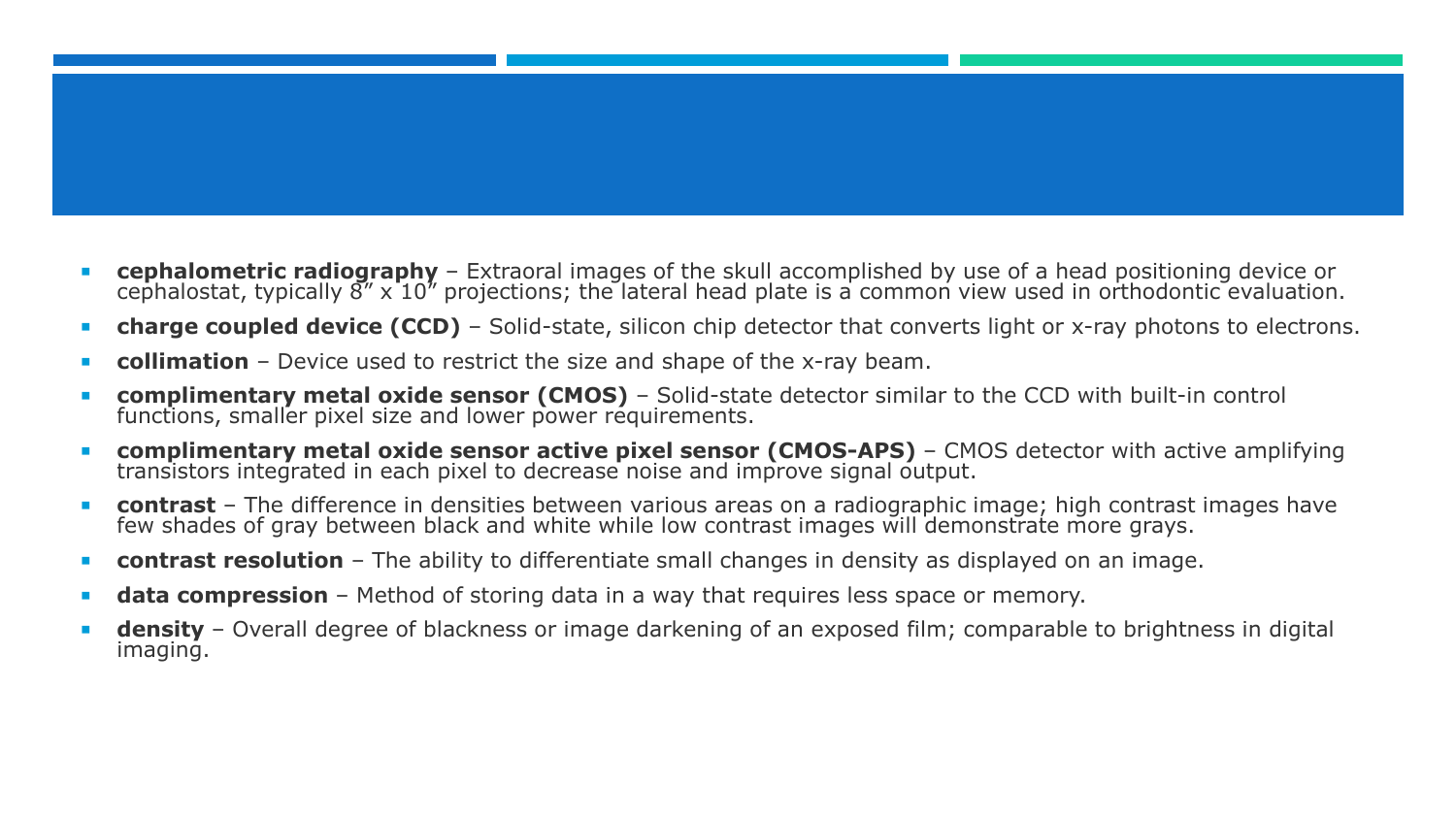- **DICOM (Digital Imaging and Communications in Medicine)** Standard with detailed specifications that describes a method of formatting and exchanging digital images and related information; standard applies to the operation of the interface used to transfer data in and out of an imaging device.
- **digital image** A video image in pixel format that can be stored in the computer memory for processing.
- **digitization** Conversion of an incoming analog signal into a digital or numeric value for storage and processing.
- **direct sensor** Receives radiation directly like film and deposits the energy in the electron wells or picture elements.
- distance and position rule Radiation safety rule in which the operator stands 6' from source of x-rays and positioned between 90° 135° angle to the primary beam to minimize occupational exposure.
- **dpi (dots per inch)** Method of measuring the density output of scanners and printers; the greater the dpi, the better the resolution of the printed image.
- **dynamic range** The numerical range of each pixel; in visual terms it refers to the number of shades of gray that can be represented.
- **edge** Borders between regions of an object.
- **electron well** Individual pixel into which x-ray or light energy is deposited during x-ray exposure of CCD or CMOS detectors.
- **fiber optics** Thin transparent fibers of glass or plastic material that transmit light throughout their length by internal reflection.
- **filtering** Analog or digital image processing used to enhance or modify an image.
- **focal spot** Anode tungsten target where x-rays are generated; focal spot size should be as small as possible in the range of .5 to 1.5 mm<sup>2</sup>; the size has an influence on image quality in terms of sharpness and geometric distortion.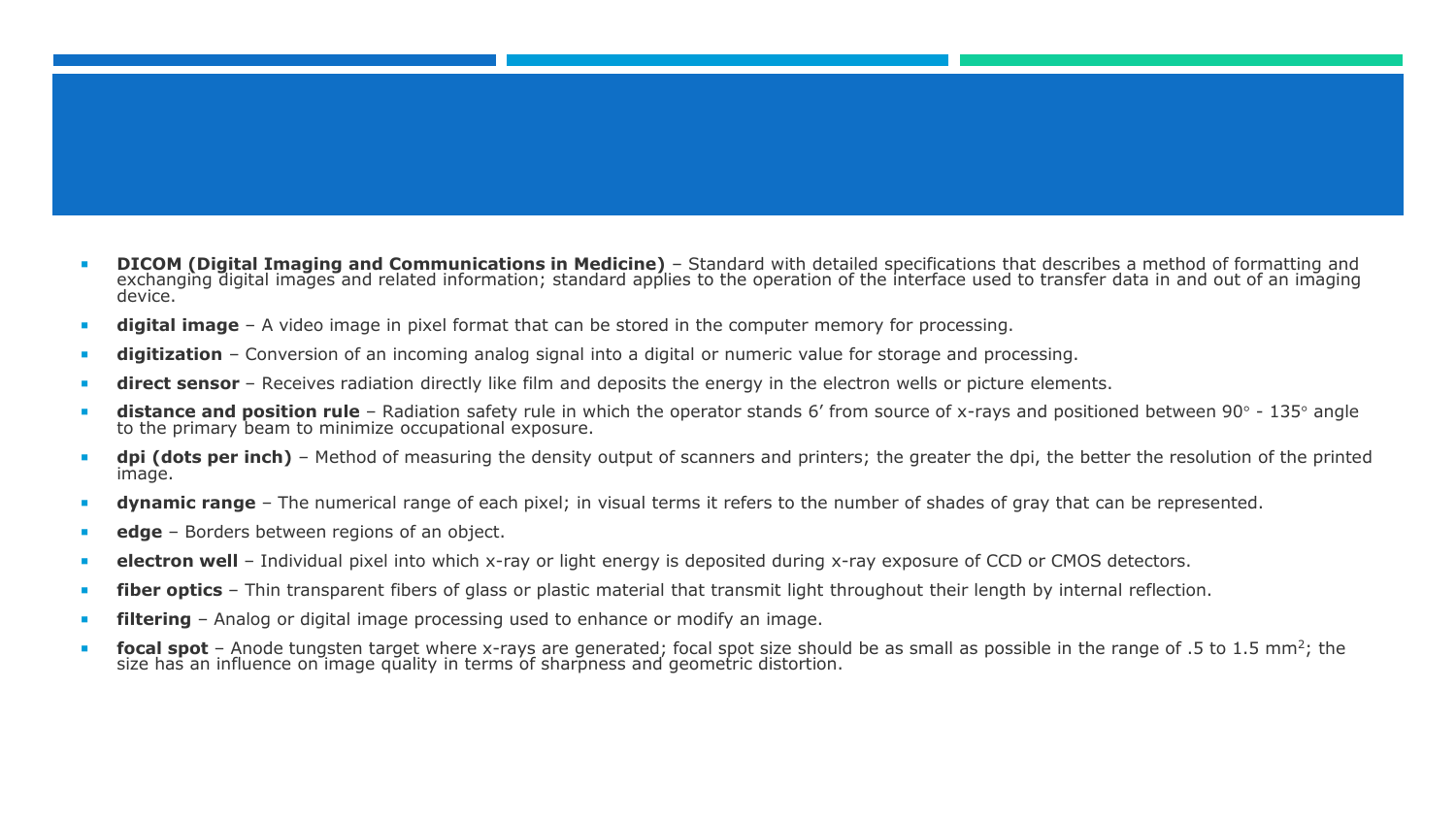- **gigabyte (GB)** Unit of computer storage equivalent to a billion bytes.
- **gray level** Measure of image brightness or intensity in a range between black and white.
- **hard drive** Hardware that contains the hard disk or storage disk inside the computer.
- **hardware** The physical parts or components of the computer system.
- **histogram** Graphic representation of the frequency of each gray value that appears in the image.
- **histogram equalization** Modification of the histogram to evenly distribute a narrow range of gray levels across the entire available range.
- **image processing** An operation used to improve, correct, analyze or alter an image.
- **image enhancement** Image processing operations that alter the visual appearance of the image; typical enhancement tools include density, contrast, colorization, and various filters.
- image matrix The layout of cells in rows and columns with each cell corresponding to a specific location and representing the brightness or intensity in that location.
- **indirect sensor** Receptor that receives x-rays upon exposure and stores the energy until released via a scanning process.
- **intensity** The relative brightness of part of an image.
- **kilovoltage (kV)** Potential difference between the anode and cathode in an x-ray tube; it controls the quality or penetrating power of the x-ray beam.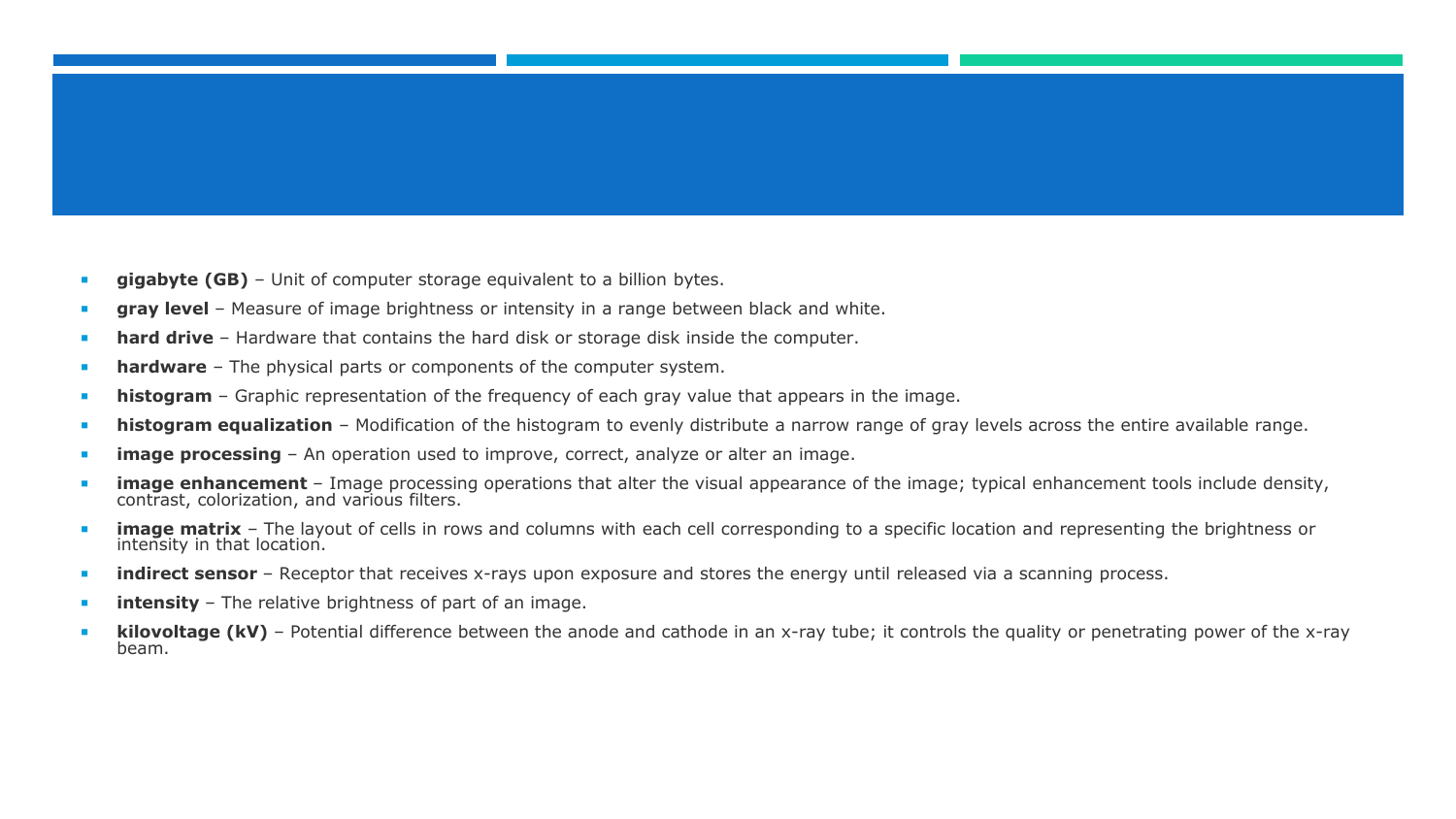- **photon** Electromagnetic radiation in the form of x-rays and gamma rays that interact with matter like a particle or small bundle of energy rather than a wave.
- **photostimulable phosphor plate (PSP)** Polyester base coated with a crystalline halide emulsion; the plate converts x-ray energy into stored energy that is released when scanned with a helium-neon laser beam.
- **photostimulation** Emission of visible light after excitation by a laser light beam.
- **photomultiplier tube** Electron tube that converts visible light into an electrical signal.
- **pixel** Picture element; individual cell of the image matrix in which the value of cell determines brightness.
- **primary barrier** Protective barrier adequate to absorb the primary or useful beam.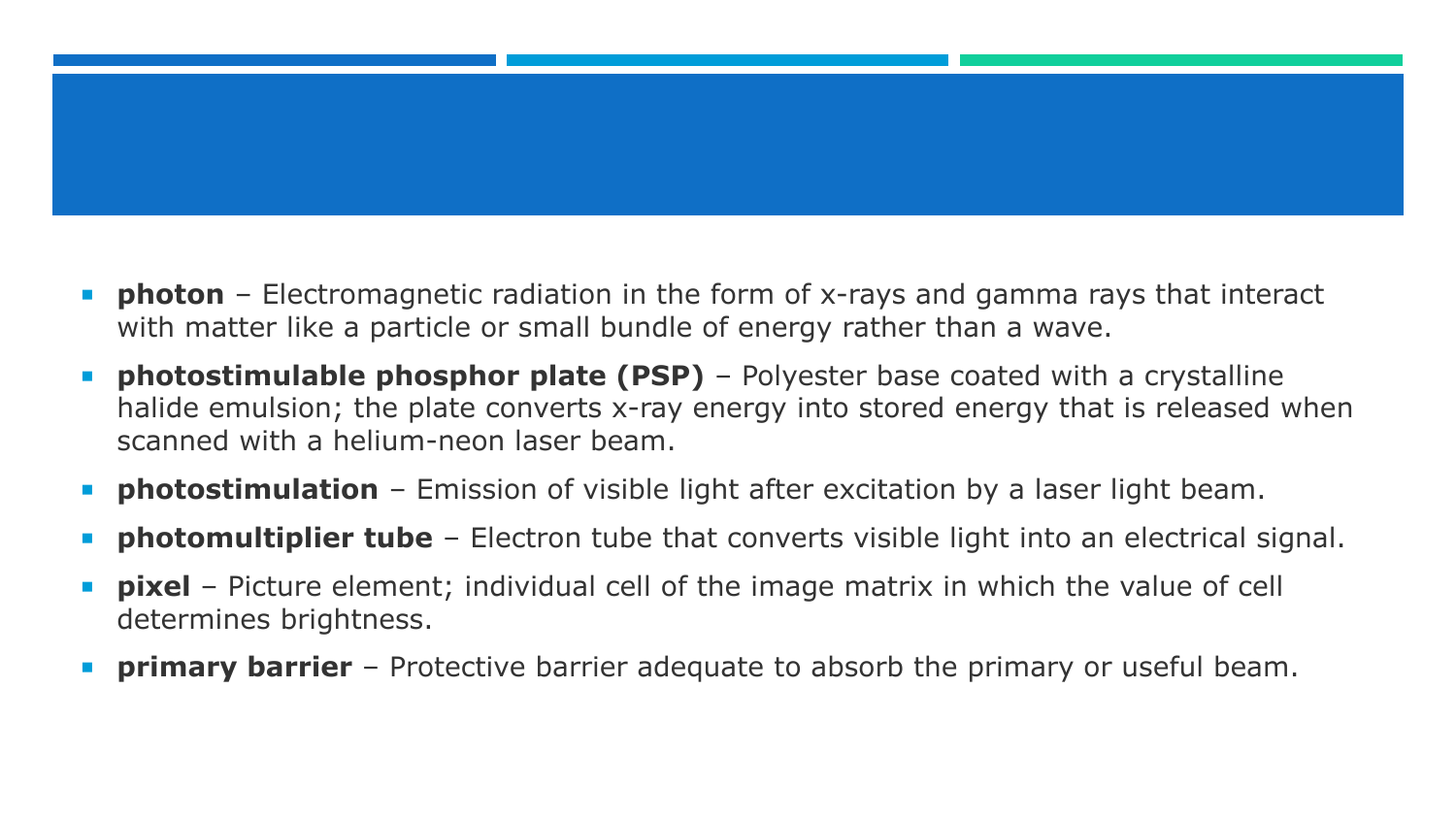- **subtraction** Computer processing technique that subtracts information from pre- and postradiographic images by removing all unnecessary structures and enhancing areas of interest or change.
- **teleradiography** The process of remote transmission and viewing of digital images.
- **template** A pattern or format used to create a document or file that is similar but may have some small differences.
- **USB (universal serial bus)** Hardware bus standard that permits the user to plug a peripheral into a USB port and have it automatically configured for use.
- **workstation** Desktop computer system often connected to larger computer systems to allow users to transfer and share information.
- **x-rays** A form of electromagnetic radiation with wavelengths shorter than visible light with abilities to penetrate, ionize and produce a latent image.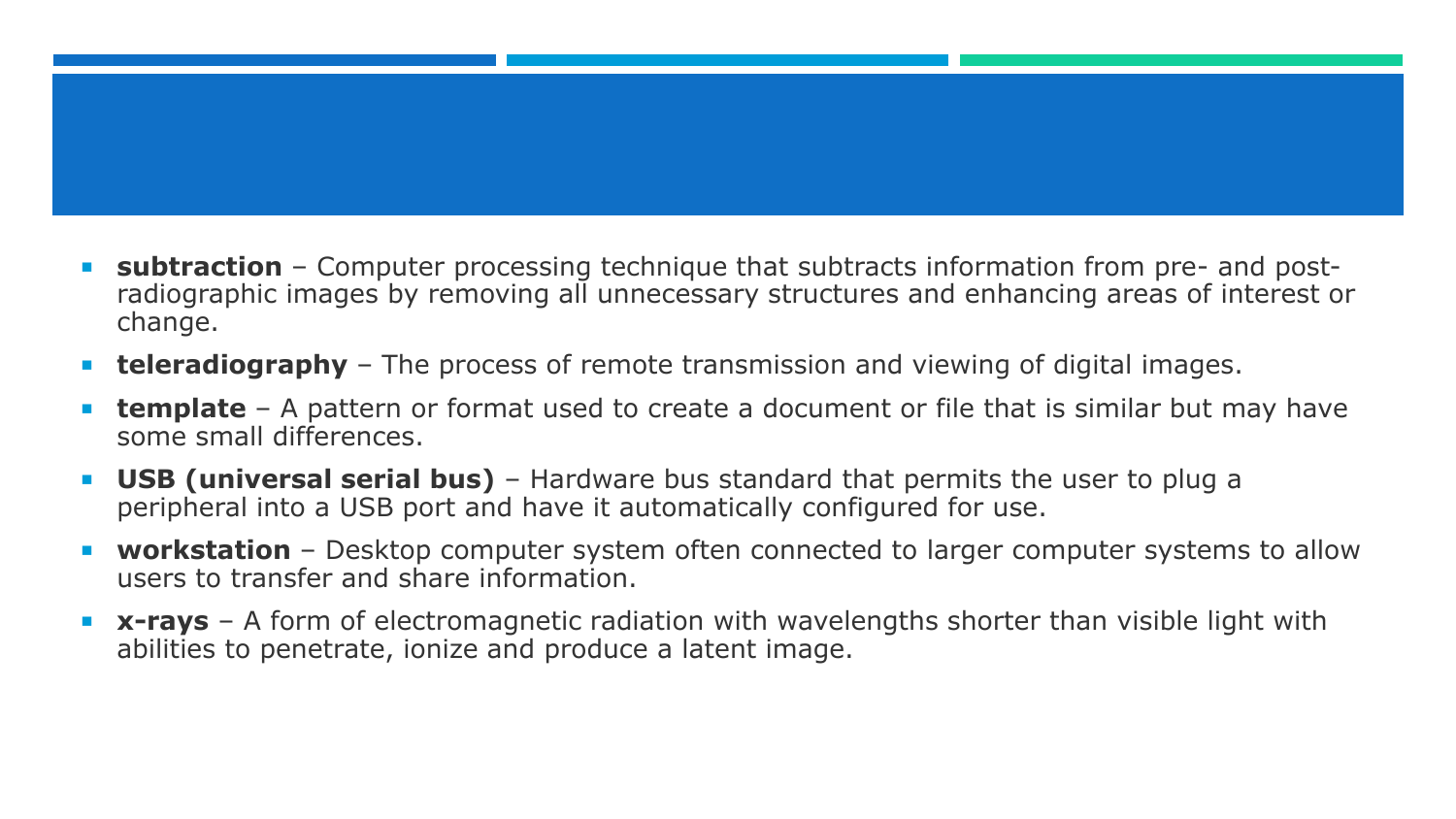## OTHER TERMS

- **alveolar crest** Highest part of the alveolar bone.
- **alveolar ridge** Part of the bone that contains the tooth sockets.
- **anterior** in front
- **apices** Plural for apex or tip of root.
- **bisector** A straight line that bisects an angle.
- **buccal** Towards the cheek.
- **calculi** Plural of calculus; a hard rough deposit on the tooth surface.
- **digit** finger or toe
- **distal** Tooth surface away from the midline.
- **edentulous** Without teeth.
- **foramina** Plural for foramen; an opening.
- **horizontal** Line extending from side to side.
- **impacted** Trapped below the surface as in an impacted third molar.
- **incisal edge** Biting surface of front teeth.
- **interproximal** Between the teeth.
- **intraoral** Inside the oral cavity.
- **lingually** Towards the tongue.
- **long axis** Imaginary plane that vertically divides the tooth into two equal halves.
- **mandible** lower jaw